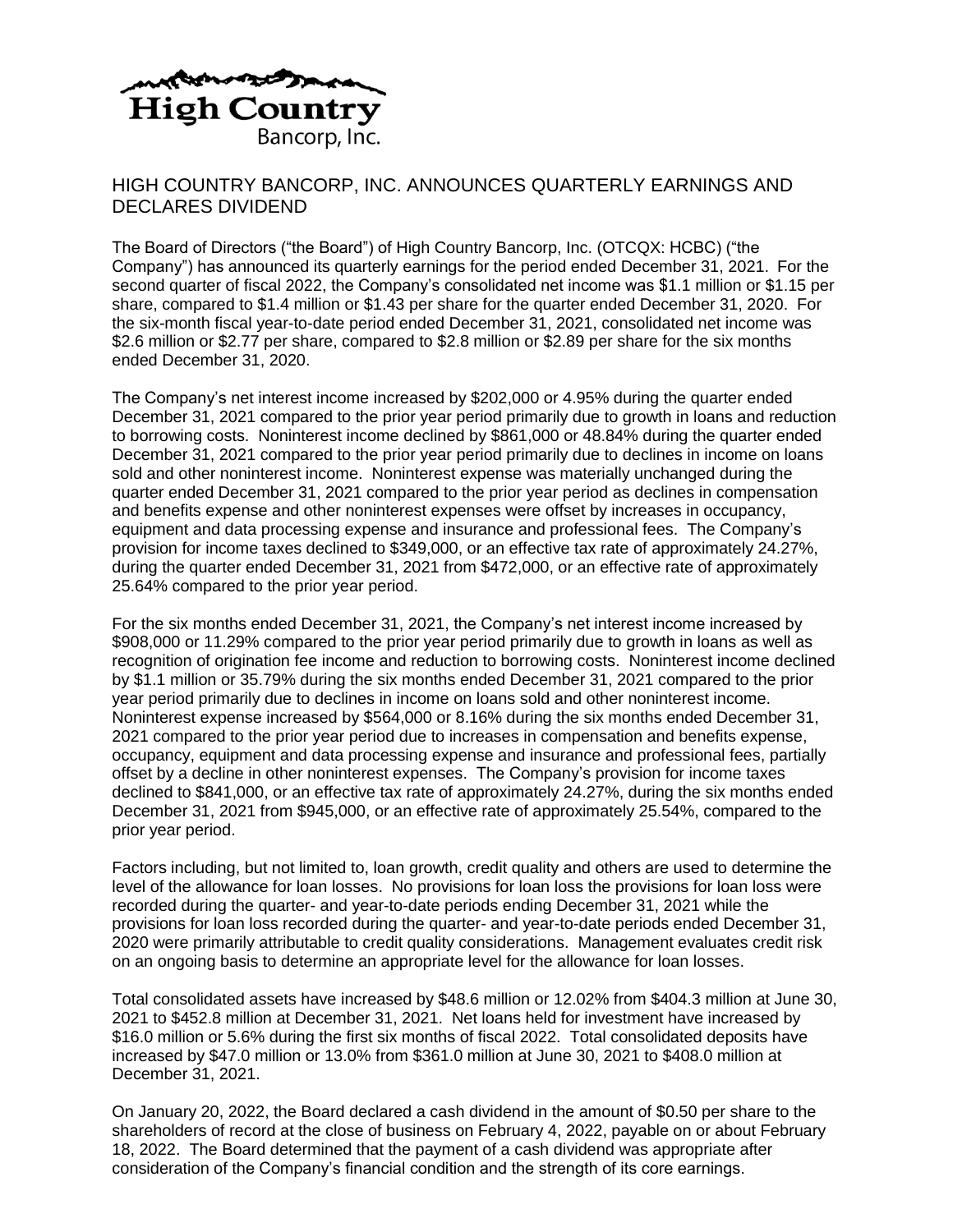High Country Bancorp, Inc. is the holding company for High Country Bank, which conducts business through its main office in Salida, Colorado and branch offices in Salida, Buena Vista, Canon City and Longmont, Colorado. At December 31, 2021, the Company had 1,032,477 shares of common stock issued and outstanding.

This report contains certain forward-looking statements pursuant to the safe harbor provisions of the Private Securities Litigation Reform Act of 1995. Such statements are subject to certain risks and uncertainties including changes in economic conditions in the Company's market area, changes in policies by regulatory agencies, fluctuations in interest rates, loan demand in the Company's market area and competition that could cause actual results to differ materially from historical earnings and those presently anticipated or projected. The Company wishes to caution readers not to place undue reliance on any such forward-looking statements, which reflect management's analysis only as the date made. The Company does not undertake any obligation to publicly revise these forwardlooking statements to reflect events or circumstances that arise after the date of such statements.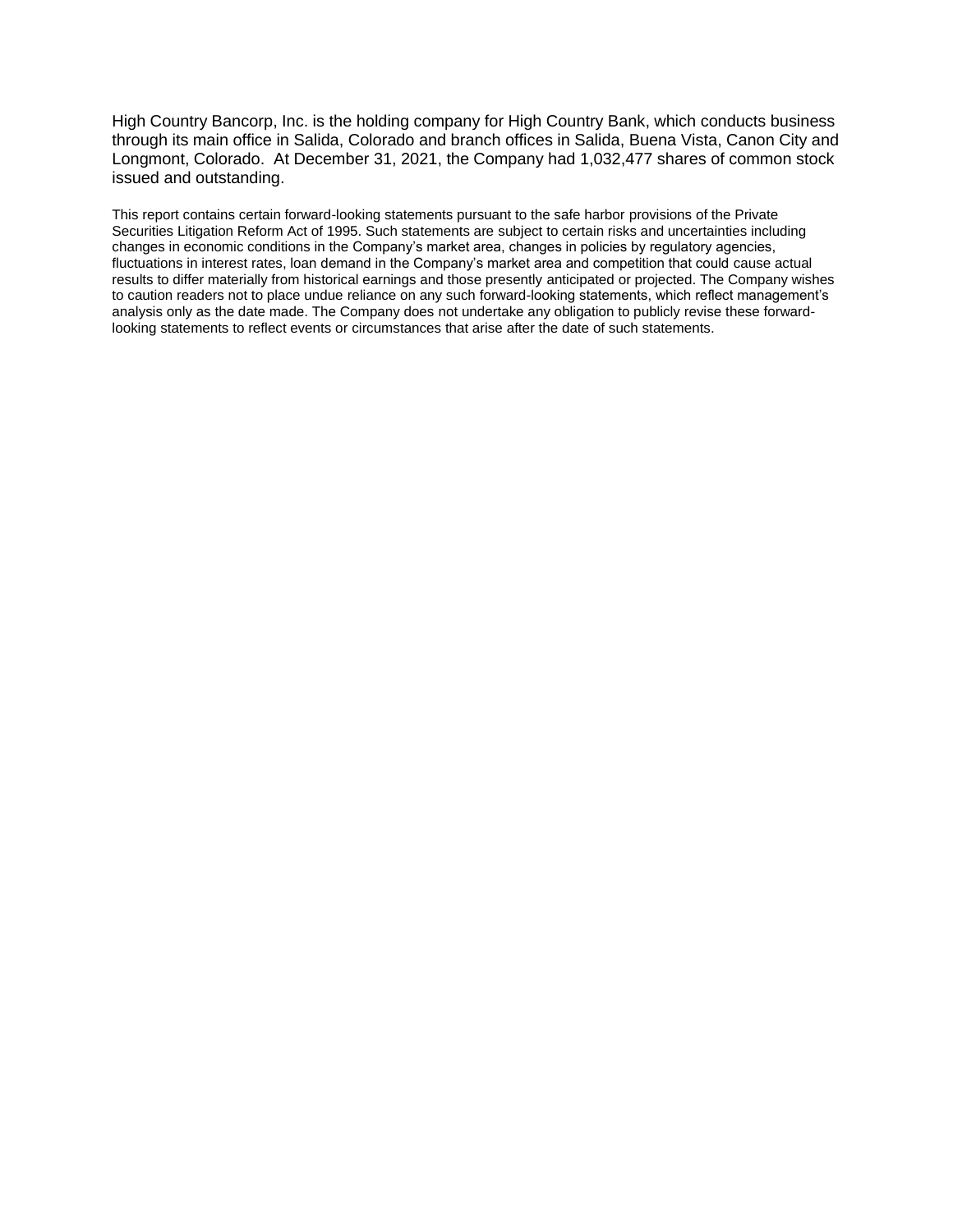## **High Country Bancorp, Inc. Consolidated Statement of Condition**

**(***Unaudited* **)**

**(Rounded to** *thousands, except share data* **)**

|                                                                               | December 31,<br>2021 | June 30,<br>2021 |  |  |
|-------------------------------------------------------------------------------|----------------------|------------------|--|--|
| <b>Assets</b>                                                                 |                      |                  |  |  |
| Cash and due from banks                                                       | 1,418,000            | 4,867,000        |  |  |
| Interest-earning demand deposits in banks                                     | 90,327,000           | 58,592,000       |  |  |
| Cash and Equivalents                                                          | 91,745,000           | 63,459,000       |  |  |
| Interest-earning time deposits                                                | 1,244,000            | 1,493,000        |  |  |
| Securities carried at fair value                                              | 41,661,000           | 36,821,000       |  |  |
| Held-to-maturity securities                                                   | 14,000               | 19,000           |  |  |
| Loans held for sale                                                           | 2,078,000            | 2,344,000        |  |  |
| Loans held for investment, net of allowance for loan losses                   | 299,219,000          | 283,258,000      |  |  |
| Investment in nonmarketable equity securities                                 | 807,000              | 897,000          |  |  |
| Accrued interest receivable                                                   | 1,180,000            | 1,280,000        |  |  |
| Office and equipment, net                                                     | 7,713,000            | 7,904,000        |  |  |
| Deferred income taxes                                                         | 578,000              | 253,000          |  |  |
| <b>Bank Owned Life Insurance</b>                                              | 5,834,000            | 5,770,000        |  |  |
| Prepaid expenses and other assets                                             | 767,000              | 766,000          |  |  |
| <b>Total Assets</b>                                                           | 452,840,000          | 404,264,000      |  |  |
| <b>Liabilities and Stockholders' Equity</b><br><b>Liabilities</b><br>Deposits |                      |                  |  |  |
| Non-interest-bearing demand deposits                                          | 140,235,000          | 125,553,000      |  |  |
| Savings, interest-bearing demand and money market                             | 232,599,000          | 200,877,000      |  |  |
| Time                                                                          | 35,175,000           | 34,587,000       |  |  |
| Total deposits                                                                | 408,009,000          | 361,017,000      |  |  |
| <b>Escrow</b> accounts                                                        | 367,000              | 203,000          |  |  |
| Accrued interest payable                                                      | 1,000                | 1,000            |  |  |
| Accrued income taxes and other liabilities                                    | 5,385,000            | 5,587,000        |  |  |
| <b>Total Liabilities</b>                                                      | 413,762,000          | 366,808,000      |  |  |
| <b>Stockholders' Equity</b>                                                   |                      |                  |  |  |
| Common stock, par                                                             | 10,000               | 10,000           |  |  |
| Paid-in capital                                                               | 11,162,000           | 11,007,000       |  |  |
| Company common stock held in subsidiary trust                                 | (1,251,000)          | (1,251,000)      |  |  |
| Accumulated other comprehensive income                                        | 69,000               | 271,000          |  |  |
| Retained earnings                                                             | 29,088,000           | 27,419,000       |  |  |
| <b>Total Stockholders' Equity</b>                                             | 39,078,000           | 37,456,000       |  |  |
| <b>Total Liabilities and Stockholders' Equity</b>                             | 452,840,000          | 404,264,000      |  |  |
|                                                                               |                      |                  |  |  |